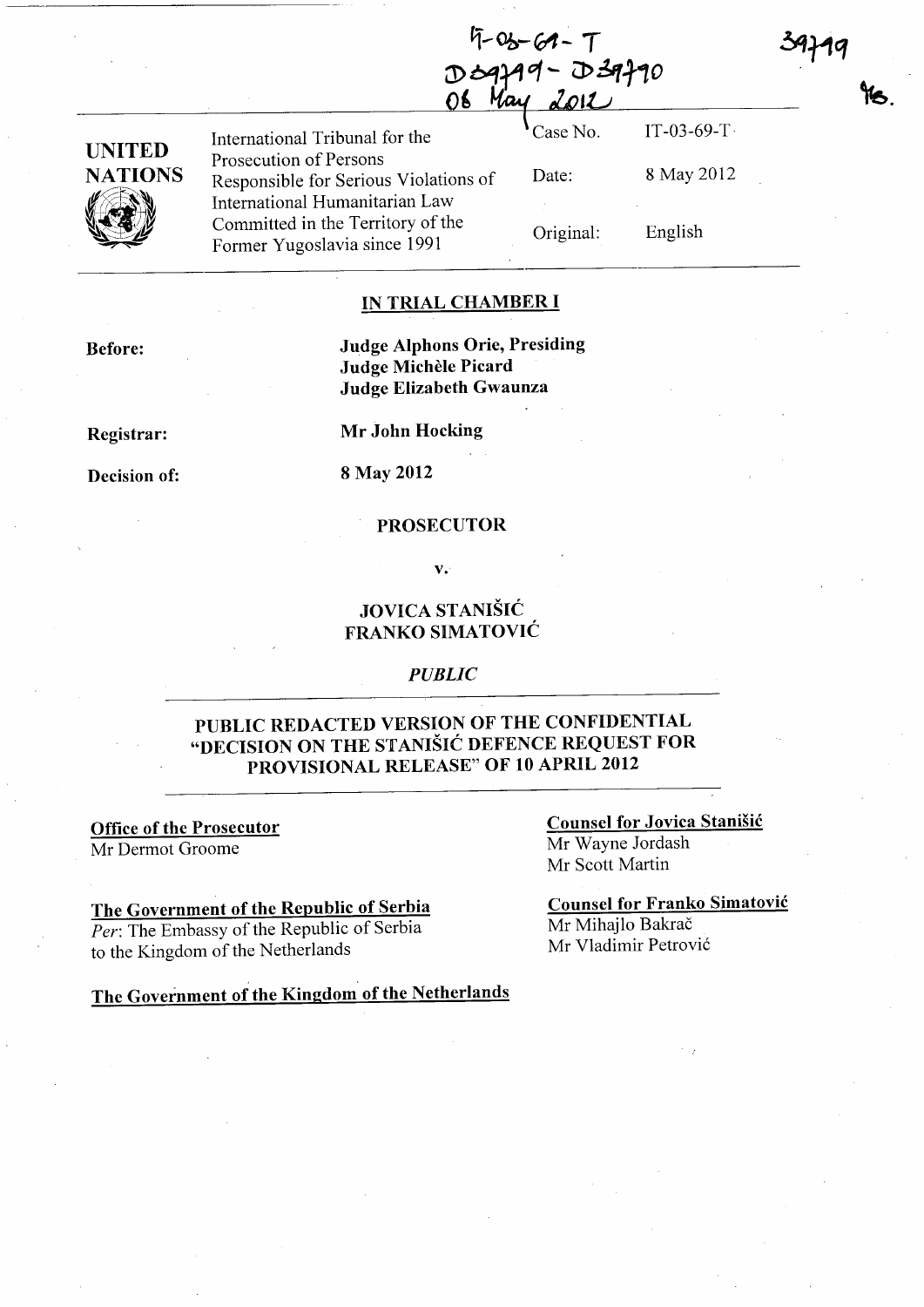# **I. PROCEDURAL HISTORY**

1. On 27 February and 1 March 2012, the Stanisic Defence requested provisional release of the Accused Jovica Stanišić ("Accused") for the period of 30 March to 29 April 2012 ("Request").<sup>1</sup> On 6 March 2012, the Chamber invited the Republic of Serbia ("Serbia") to file, within ten' days of receipt, its position regarding the Request ("Invitation").<sup>2</sup> On 12 March 2012, the Prosecution responded, opposing the Request and requesting a reasonable opportunity to respond to any Serbian submissions related to the Request ("Prosecution Request to Respond").<sup>3</sup> On 16 March 2012, the Tribunal's Host State filed a letter pursuant to Rule 65 (B) of the Rules of Procedure and Evidence ("Rules"), stating that it did not oppose the Request. <sup>4</sup>

2. On 21 March 2012, the Chamber noted that Serbia had not responded to the Invitation and again invited Serbia to set out its position regarding the Request, either in writing or at a hearing before the Chamber.<sup>5</sup> On 22 March 2012, the Stanišić Defence filed an addendum to its Request.<sup>6</sup> On 26 March 2012, Serbia submitted that the Serbian Government would discuss providing guarantees in' relation to the Request by 30 March 2012 and, in case of a favourable decision, would submit such guarantees without delay.<sup>7</sup> On 28 March 2012, in an informal communication, the Chamber invited the Reporting Medical Officer ("RMO") to provide specific information on the Accused's treatment in his next weekly medical report. On 2 April 2012, the Stanisic Defence submitted guarantees provided by Serbia, which stated that Serbia will comply with any orders of the Chamber to ensure that the Accused would appear for trial ("Serbian Guarantees").<sup>8</sup>

# **II. SUBMISSIONS OF THE PARTIES**

3. The Stanisic Defence submits that the Accused poses no danger to victims or witnesses and that there is no risk that he would abscond.<sup>9</sup> It further submits that the Accused complied with a

Stanišić Request for Provisional Release during the Easter Holiday of 2012, 27 February 2012 (Confidential) ("Request of 27 February 2012"), paras 2, 22; Stanisi6 Defence Corrigendum to Request for Provisional Release during the Easter Holiday of 2012, 1 March 2012 ("Corrigendum"), para. 5.

Invitation to the Republic of Serbia in relation to Requests for Provisional Release, 6 March 2012.  $\overline{2}$ 

Prosecution Response to Stanišić Request for Provisional Release during the Easter Holiday of 2012, 12 March  $\overline{\mathbf{3}}$ 2012 (Confidential) ("Response").

Letter of the Ministry of Foreign Affairs of the Kingdom of the Netherlands on Provisional Release for Mr. Jovica  $\overline{4}$ Stanišić, 16 March 2011 (Confidential).

Order Scheduling a Hearing in relation to Requests for Provisional Release, 21 March 2012.  $\mathfrak{s}$ 

Stanišić Defence Addendum to Stanišić Request for Provisional Release during the Easter Holiday of 2012, 22 March 2012 (Confidential) ("Addendum").

The Republic of Serbia's Reply to Trial Chamber's Order for Scheduling a Hearing in relation to Requests for  $\overline{7}$ Provisional Release from 21 March 2012, 26 March 2012 (Confidential), paras 2-4.

Addendum to Stanišić Defence Request for Provisional Release during the Easter Holiday of 2012, 2 April 2012 8 (Confidential).

Request of 27 February 2012, para. 7. **g**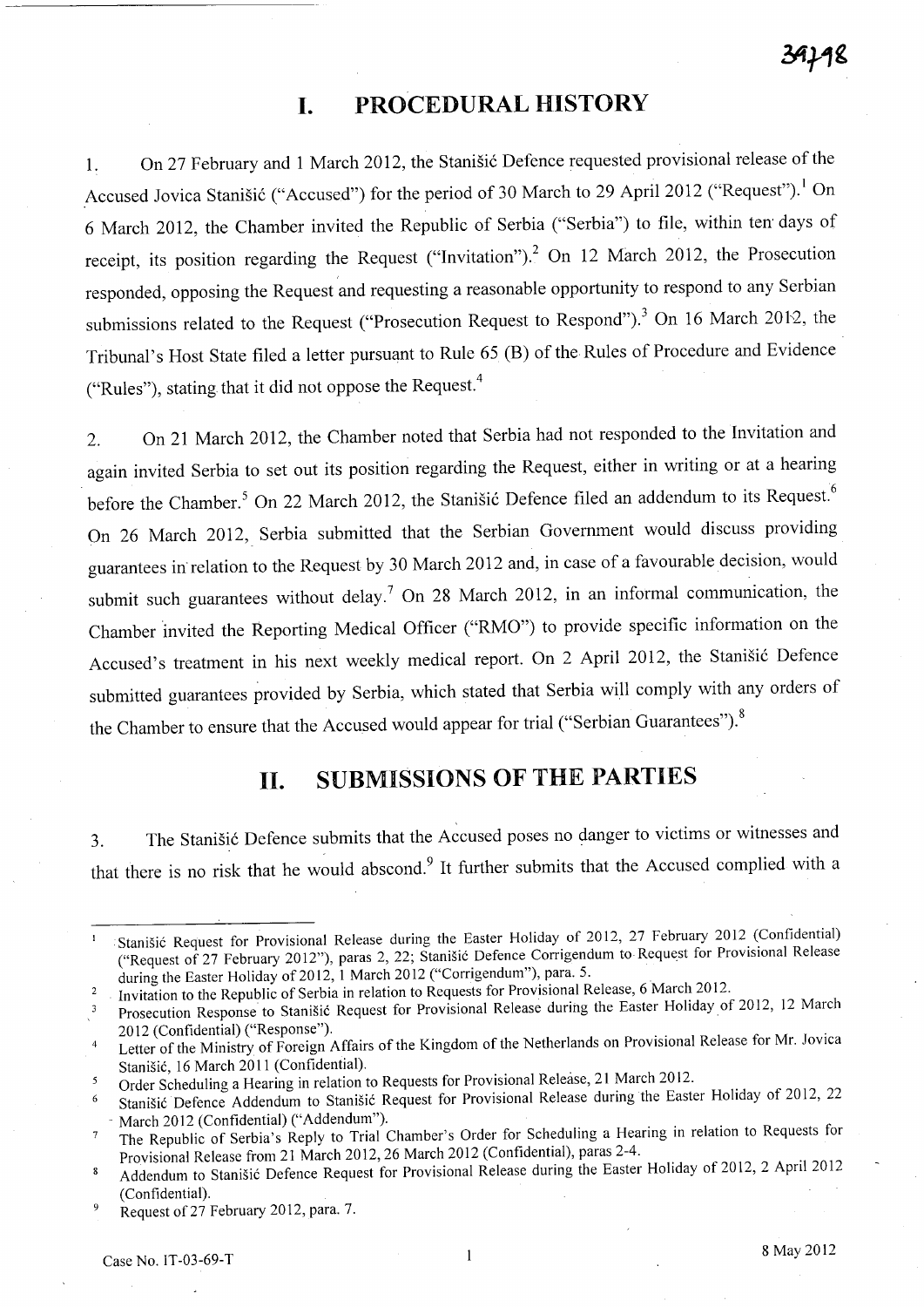health monitoring protocol during previous periods of provisional release, from which he returned on schedule and without incident.<sup>10</sup> According to the Stanišić Defence, the Accused's current medical condition should not warrant concerns of sudden deterioration during provisional release, nor should the requirements of his treatment interfere with the requested provisional release.<sup>11</sup> The Stanišić Defence argues that provisional release would have a positive impact on the Accused's mental condition. 12

4. The Prosecution submits that the risk of flight has increased as a result of the advanced stage of the case.<sup>13</sup> It argues that the Accused's current state of health is fragile and uncertain and that he should remain under the medical regime at the United Nations Detention Unit in The Hague ("UNDU").<sup>14</sup> The Prosecution further submits that provisional release could unnecessarily interfere with the Accused's treatment and the monitoring of his health.<sup>15</sup> The Prosecution submits that if the Chamber were to consider granting provisional release, it should first seek further information as to whether the Accused's health would be negatively affected by travel and whether his health is at risk of deterioration. 16

# **Ill. APPLICABLE LAW**

5. The Chamber recalls and refers to the applicable law governing the provisional release of an Accused as set out in a previous decision.<sup>17</sup>

# **IV. DISCUSSION**

6. On 2 April 2012, the Stanišić Defence submitted the Serbian Guarantees. As a result, the Chamber will not further discuss the parties' submissions and requests regarding the absence of such guarantees.<sup>18</sup> Given that these guarantees are identical in substance to the guarantees provided by Serbia regarding previous requests for provisional release, the Chamber does not seek further submissions by the Prosecution.

7. As to whether the Accused, if released, will return for trial and whether he will pose a danger to any victim, witness, or other person, the Chamber recalls the discussions in its previous

<sup>&</sup>lt;sup>10</sup> Request of 27 February 2012, para. 8.

<sup>&</sup>lt;sup>11</sup> Request of 27 February 2012, paras 9-10, 12, 14.

<sup>&</sup>lt;sup>12</sup> Request of 27 February 2012, paras 11, 14, 17; Addendum, paras 1-2.

<sup>13</sup> Response, paras 16-18.

<sup>14</sup> Response, paras 7-10, 21.

<sup>15</sup> Response, paras 10-11.

 $^{16}$  Response, para. 12.

<sup>17</sup> Decision on the Stanisi6 Defence Request for Provisional Release during the Winter Recess, 19 December **2011**  (Confidential) (" 19 December **2011** Decision").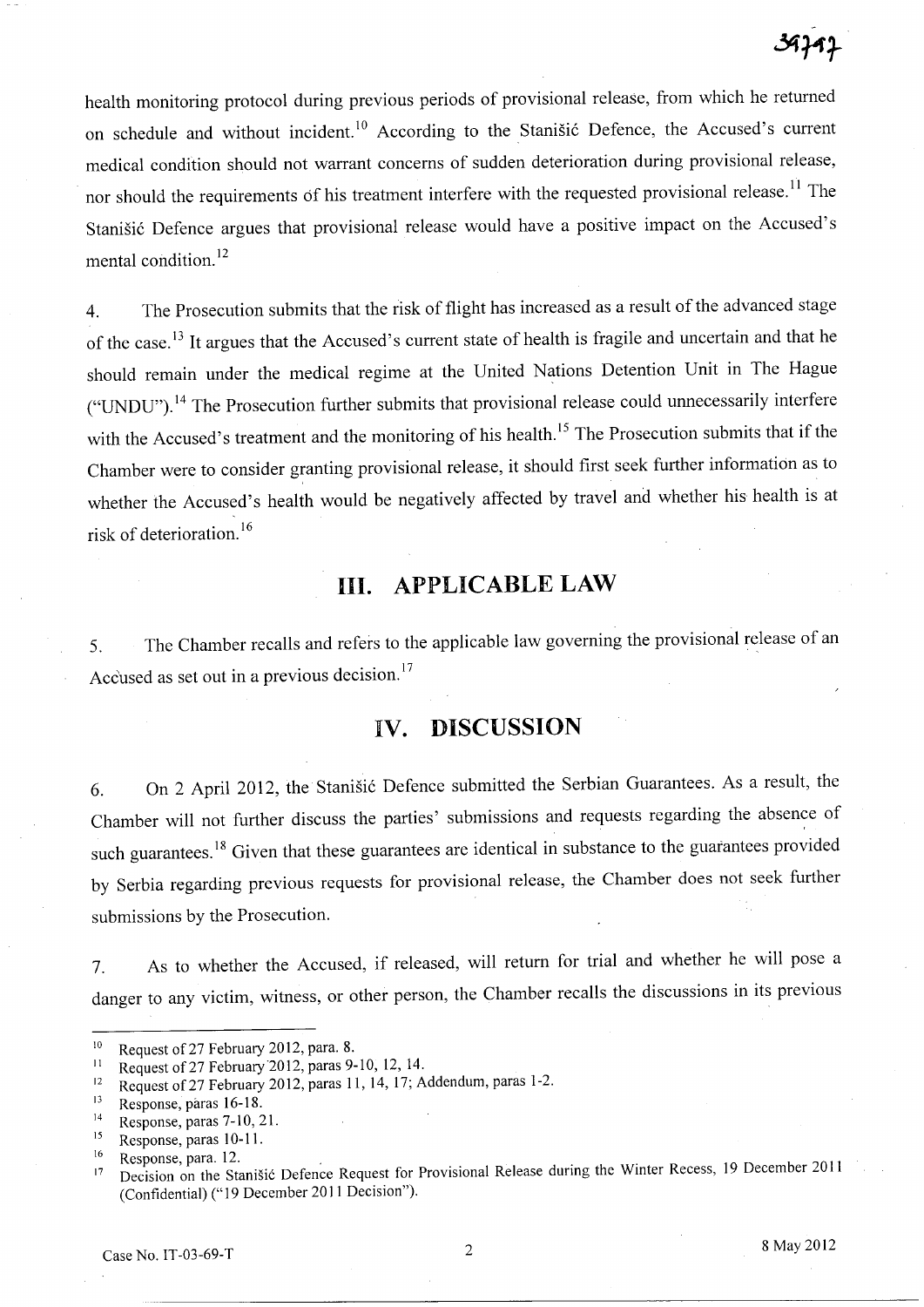decisions. 19 The Chamber has not received information indicating a change of circumstances in this regard. In this respect, the Chamber has considered the advanced stage of the proceedings and accords due weight to the Serbian Guarantees. The Chamber is satisfied that the Accused, if provisionally released, will appear for trial and that he will not pose danger to any victim, witness, or other person.

8. The Chamber considers that provisional release may be beneficial to the Accused's mental condition.<sup>20</sup> The Chamber further remains mindful of its obligation to avoid interruptions to the trial proceedings.<sup>21</sup> A sudden deterioration of the Accused's health may affect his ability to return to The Hague and thereby disrupt the trial proceedings.<sup>22</sup> The existence of such a risk militates against granting provisional release.<sup>23</sup>

9. On 19 December 2011, the Chamber denied a request for provisional release of the Accused, finding that the Accused's medical condition was unstable, with a considerable risk of sudden deterioration in his health.<sup>24</sup> The Chamber was particularly concerned about the possible effects of the Accused's new medication and held that provisional release should not obstruct the treatment of the Accused.<sup>25</sup> Since 19 December 2011, the RMO has reported that the Accused received medical treatment to [REDACTED].<sup>26</sup> During this period, the Accused's [REDACTED].<sup>27</sup>

10. On 9 March 2012, the RMO reported that the Accused had started a new medication for [REDACTED], which had not caused any demonstrable complications.<sup>28</sup> Two days after receiving the new medication, the Accused [REDACTED].<sup>29</sup> On 10 April 2012, the RMO reported that the Accused had received the second dose of his new medication on 2 April 2012, which appeared to reduce slightly the symptoms of [REDACTED].<sup>30</sup> The RMO did not report any medical complications resulting from the new treatment.<sup>31</sup> The third dose of the new treatment is reportedly scheduled to take place eight weeks later. $32$ 

- 19 See 19 December 2011 Decision, para. 9 and decisions cited therein.
- <sup>20</sup> See also 19 December 2011 Decision, para. 11 and decisions cited therein.

- $22 \cdot$  Ibid.
- $23$  Ibid.
- <sup>24</sup> 19 December 2011 Decision, paras 14-16.
- $25$  Ibid.
- <sup>26</sup> RMO Reports of 27, 29 December 2011, 5, 13, 24, 30 January, 2, 10, 15, 24 February, 2, 9 March 2012.
- <sup>27</sup> RMO Reports of 27, 29 December 2011, 5, 13, 24, 30 January, 2, 10, 15, 24 February 2012, 2, 9, 15, 23 March, 10 April 2012.
- <sup>28</sup> RMO Report of 9 March 2012.
- $29$  Ibid.
- 30 RMO Report of 10 April 2012.
- $31$  Ibid.
- <sup>32</sup> RMO Reports of 15, 28 March, 10 April 2012.

<sup>&</sup>lt;sup>18</sup> See Request of 27 February 2012, paras 18-21; Corrigendum, paras 2-4; Response, paras 13-15, 24.

 $21$  Ibid.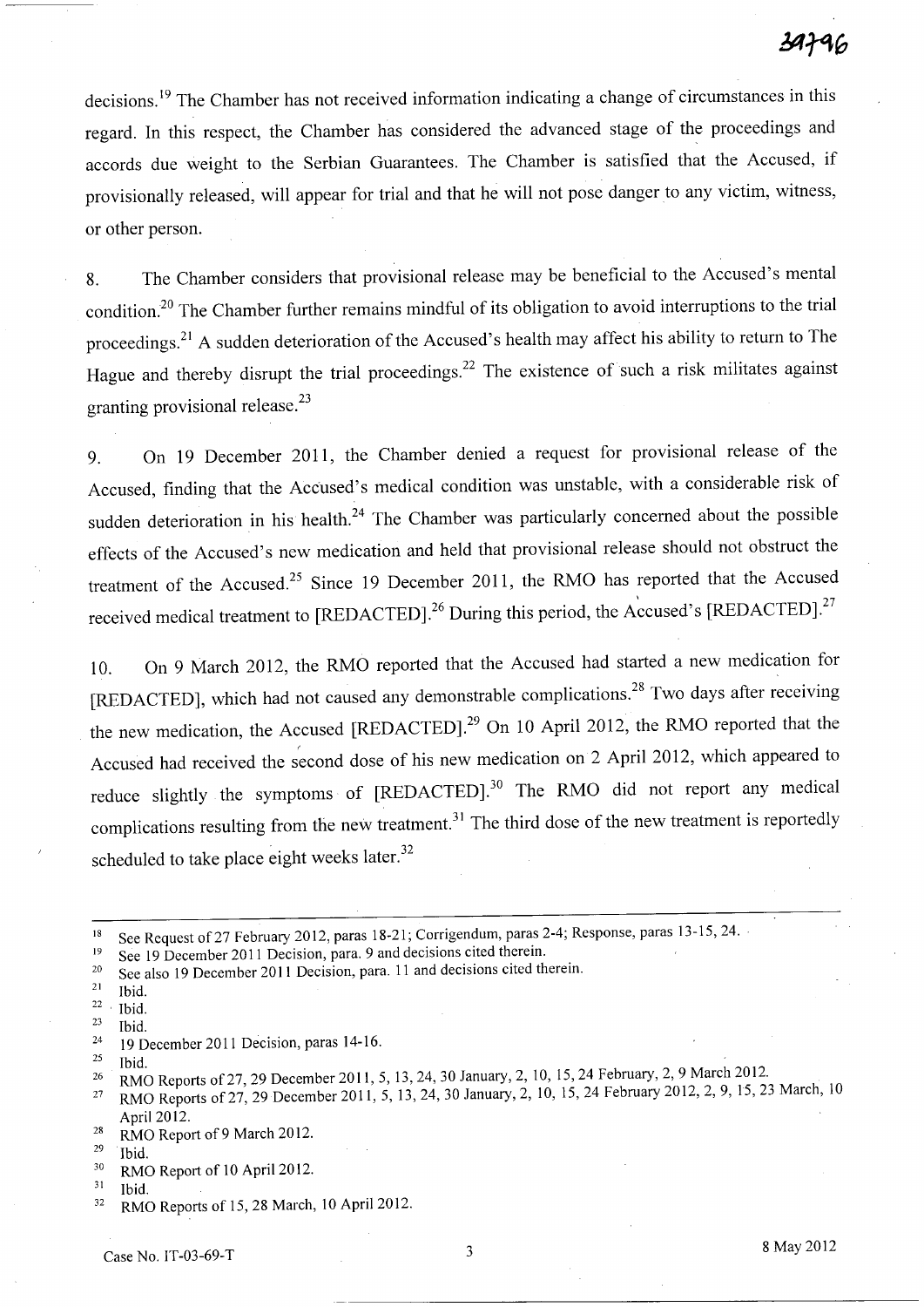11. Regarding the Accused's recurring problems with [REDACTED], the RMO reported on 15 March 2012 that, [REDACTED].<sup>33</sup> On 23 March 2012, the RMO reported that [REDACTED].<sup>34</sup> On 28 March and 10 April 2012, the RMO reported that [REDACTED].<sup>35</sup>

12. Based on the RMO's recent reporting, the Chamber finds that the Accused's health is at present comparatively stable. The Accused does not appear to have suffered serious medical consequences following the first and second doses of his new medication. The third dose is scheduled to take place several weeks after the requested period of provisional release. Based on the RMO reports, the Chamber concludes that provisional release would not obstruct the Accused's medical treatment.

13. However, given the Accused's medical history, the risk of a sudden deterioration of his health is not insignificant. In previous decisions, the Chamber developed a strict set of conditions for monitoring, treating, and reporting on the Accused's health outside of the UNDU in order to address the risks posed by the Accused's medical condition while on provisional release.<sup>36</sup> This set of conditions relied in part on the submission of a personal guarantee and waiver of doctor-patient privilege by the Accused ("Personal Guarantee and Waiver").<sup>37</sup> Provided a similar waiver is submitted, the Chamber finds that it would be able to impose conditions which, in light of the comparatively stable state of the Accused's health, would reduce the risk of a serious disruption to the trial proceedings.

14. On balance, provided the Accused's health does not deteriorate significantly following this decision and prior to his release, the Chamber finds that provisional release would be appropriate.

## **v. DISPOSITION**

15. For the foregoing reasons, pursuant to Rules 54 and 65 of the Rules, the Chamber

**DENIES** the Prosecution Request to Respond;

37 Ibid.

<sup>33</sup> RMO Reports of24, 30 January, 2, 10, 15,24 February, 2, 9, 15,28 March 2012

<sup>&</sup>lt;sup>34</sup> RMO Report of 23 March 2012.

<sup>&</sup>lt;sup>35</sup> RMO Report of 28 March, 10 April 2012.

<sup>36</sup> See e.g. Decision on Urgent Stanisic Request for Provisional Release, 21 April 2011, para. 16; Decision on Urgent Stanisic Motion for Provisional Release, 8 March 2011 (Confidential), paras 12, 17; Decision on Stanisic Renewed Request for Provisional Release, 16 December 2010 (Confidential), paras 6-7; Decision on Urgent Stanišić Motion for Provisional Release, 10 December 2010 (Confidential), paras 11-12, 14; Decision on Urgent Stanisic Request for Provisional Release, 11 October 2010 (Confidential), paras 13-15.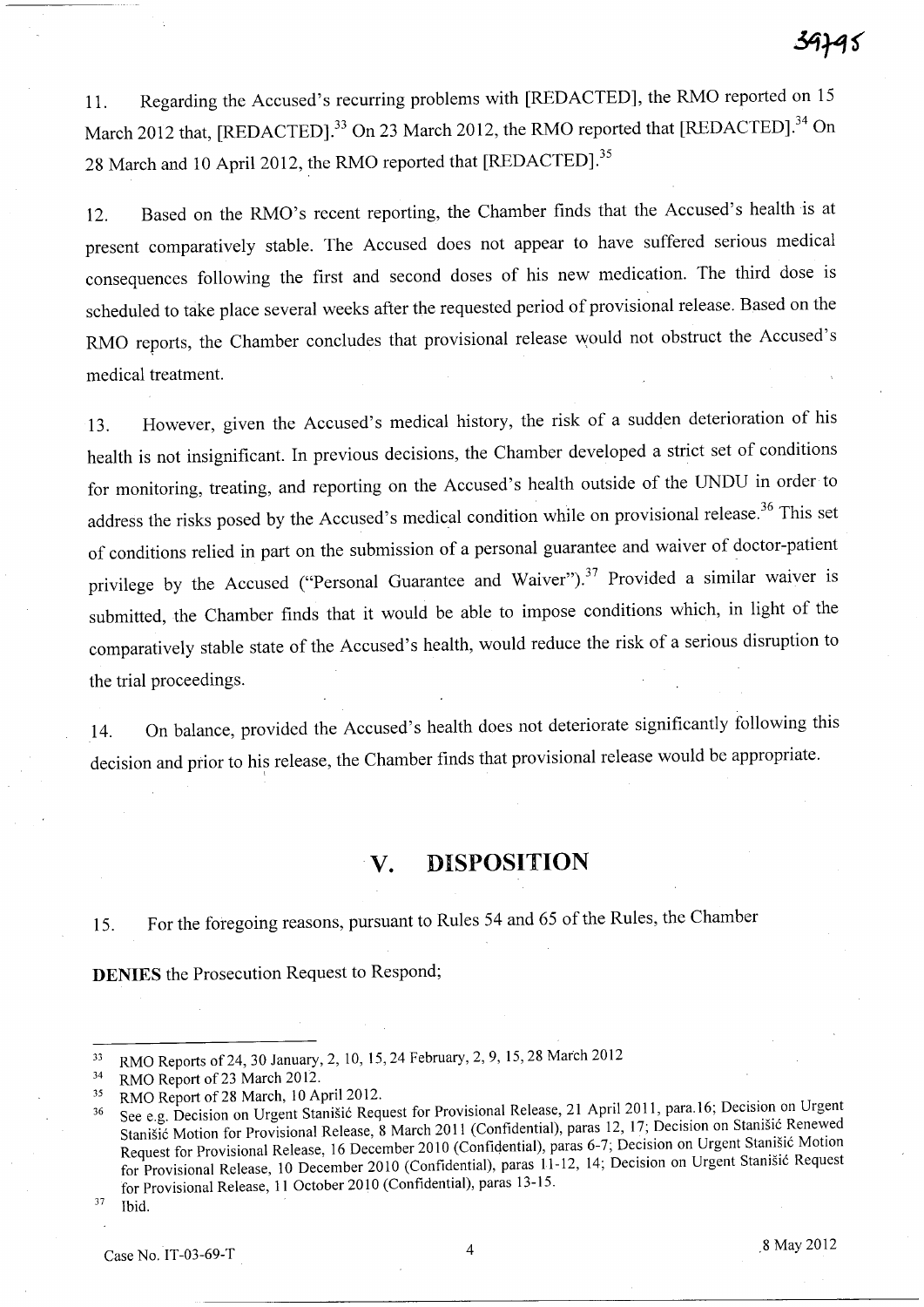**GRANTS** the Motion, in part, and:

- 1. **INVITES** the Stanisic Defence to communicate with the Accused with a view to filing a Personal Guarantee and Waiver prior to his release;
- 2. **INSTRUCTS** the RMO to:
- (a) conduct a medical examination of the Accused;
- (b) report to the Chamber no later than 2 p.m. on **11** April 2012 on the medical condition of the Accused, identifying in particular any symptoms which might suggest a deterioration or potential deterioration in the Accused's condition and/or his ability to travel, including specifically whether any serious medical complications have resulted from (or may be expected to result from) the administration of the second dose of his new medication;
- (c) put questions to the Accused by telephone weekly on each Wednesday during the Accused's provisional release, with a view to identifying in particular any symptoms which might suggest a deterioration or potential deterioration in the Accused's condition and/or his ability to travel; and
- (d) report to the Chamber weekly by no later than 12 p.m. on each Thursday during the Accused's provisional release on the medical condition of the Accused;
- 3. **ORDERS:**
- (a) that, provided the Stanisic Defence have filed a Personal Guarantee and Waiver by the Accused, the Accused be transported to Schiphol airport in the Netherlands by the Dutch authorities on **the first practicable day after 11** April 2012;
- (b) that, at Schiphol airport, the Accused be provisionally released into the custody of officials of the Government of Serbia to be designated prior to his release in accordance with operative paragraph 7(a) hereof ("Designated Officials"), who shall accompany the Accused for the remainder of his travel to Serbia and to his place of residence;
- (c) that, on his return, the Accused be accompanied by the Designated Officials, who shall deliver the Accused to the custody of the Dutch authorities at Schiphol airport on or before **Thursday, 26 April 2012,** and that the Dutch authorities then transport the Accused back to the UNDU; and
- (d) that the Accused provide the addresses at which he will be staying in Belgrade to the Ministry of Justice of Serbia ("Ministry of Justice") and the Registrar of the Tribunal ("Registrar") before leaving the UNDU, and that during the period of provisional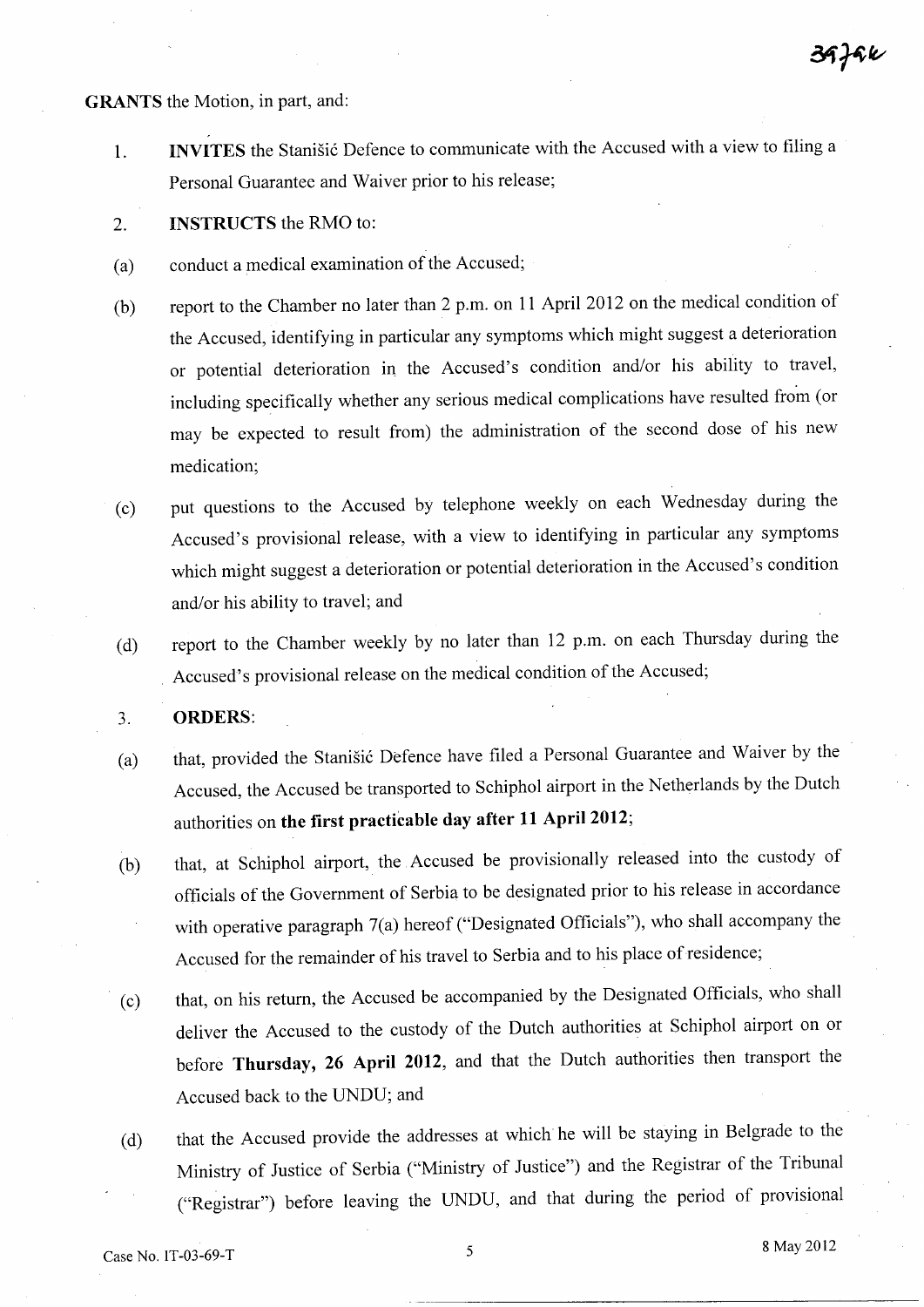release, the Accused abide by the following conditions, and that the authorities of the Government of Serbia, including the local police, ensure compliance with such conditions:

- (i) to remain within the confines of the city of Belgrade;
- (ii) to surrender his passport and any other valid travel documents to the Ministry of Justice;
- (iii) to report each day before 1 p.m. to the police in Belgrade at a local police station to be designated by the Ministry of Justice in accordance with operative paragraph 7(b) hereof, unless admitted to a medical institution;
- (iv) to consent to having the Ministry of Justice check with the local police about his presence and to the making of occasional, unannounced visits upon the Accused by the Ministry of Justice or by a person designated by the Registrar;
- (v) not to have any contact whatsoever or in any way interfere with any victim or potential witness or to otherwise interfere in any way with the proceedings or the administration of justice;
- (vi) not to discuss his case with anyone, including the media, other than his counsel;
- (vii) not to seek direct access to documents or archives or to destroy any evidence;
- (viii) to comply strictly with, any requirements of the authorities of the Government of Serbia necessary to enable them to comply with their obligations under this Order and their guarantees:
- (ix) to return to the Tribunal on or before **Thursday, 26** April 2012;
- (x) to comply strictly with any further order of the Chamber varying the terms of or terminating provisional release; and
- (xi) to comply with the reporting and treatment regime set out in operative paragraphs 2 and 4-6 hereof;
- 4. **INSTRUCTS** the Medical Service of the UNDU to be available, to the extent possible, for consultation regarding the treatment the Accused should receive, if contacted by an institution treating the Accused during the period of provisional release, as in operative paragraph 6(e) hereof;
- 5. **ORDERS** that the Accused, during the period of provisional release: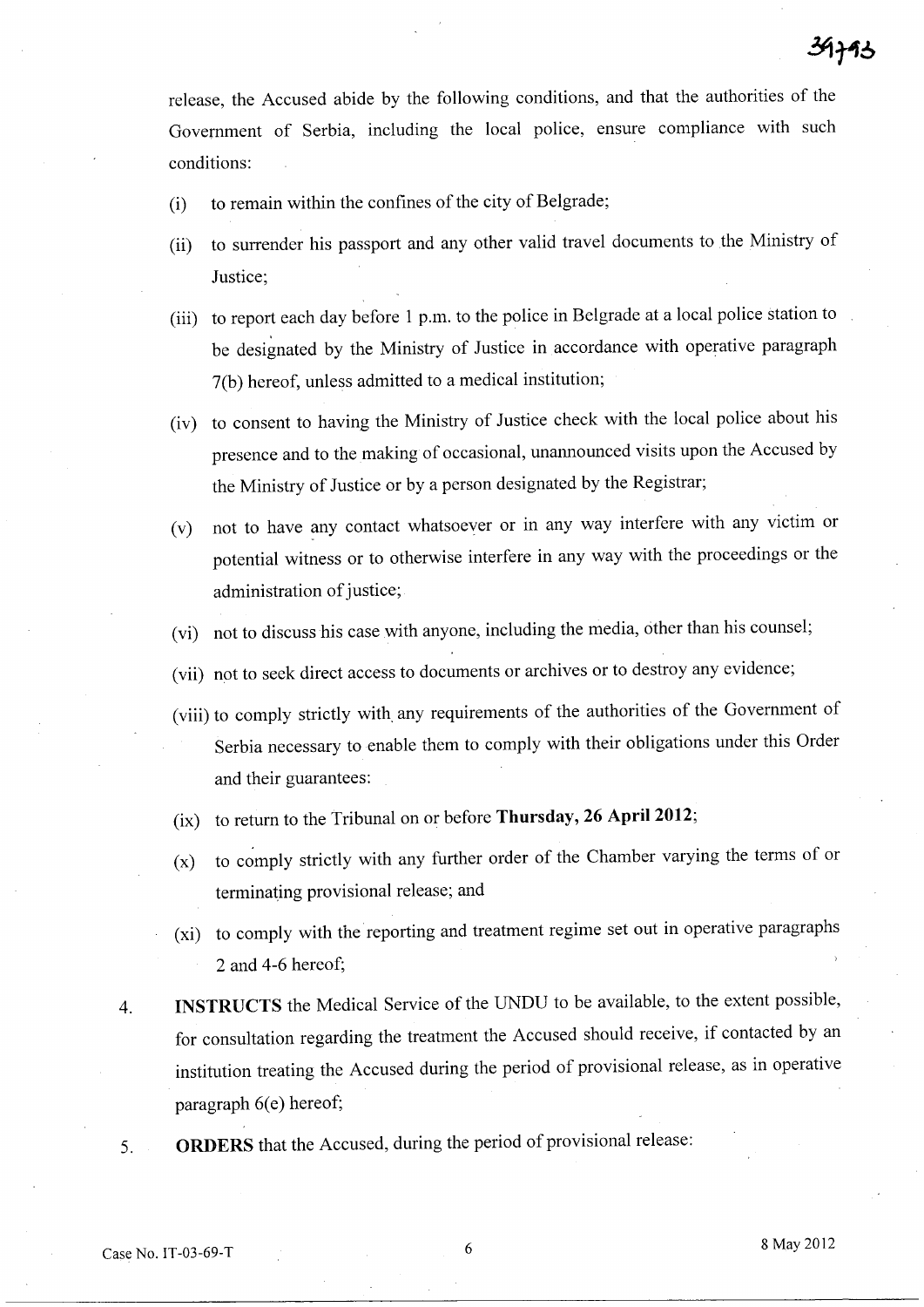- (a) arrange with the Registrar to return as soon as practicable to The Hague in case of any significant deterioration in his health, whether experienced personally or the symptoms of which are identified by medical practitioners;
- (b) not seek treatment from or consult with any medical practitioner other than the Medical Service of the UNDU and his current treating specialists, unless in need of urgent medical attention or when acting on and in accordance with the specific advice of the Medical Service of the UNDU and/or his current treating specialists; and
- (c) if required to seek urgent medical attention, or if specifically advised by the Medical Service of the UNDU and/or his current treating specialists to seek medical attention, notify the Registrar, directly or via counsel, as soon as possible of the name and address of any medical practitioner consulted and, if applicable, of the name and address of any institution where he has been or will be treated or to which he has been or will be admitted;
- 6. **REQUIRES** that the Government of Serbia ensure, to the fullest extent possible, that any institution treating the Accused or to which the Accused is admitted during the period of provisional release, including the Military Medical Hospital in Belgrade:
- (a) reports to the Registrar as soon as possible regarding the arrival, assessment, or admission of the Accused at the institution;
- (b) reports to the Registrar as soon as possible on any treatment the Accused is to receive or has received;
- (c) notifies the Registrar of the identity of all medical practitioners involved in the treatment of the Accused at and/or by the institution;
- (d) allows the RMO, the Medical Service of the UNDU, the Accused's current treating specialists, and any other medical experts appointed by the Chamber, to examine the Accused at any time;
- (e) to the extent possible, treats the Accused only in consultation with the Medical Service of the UNDU regarding the treatment the Accused should receive;
- (t) treats the Accused with a view to his returning as soon as practicable to The Hague, where he can receive further treatment; and
- (g) in the event that the Accused is admitted to the medical institution, allows the member of the police appointed under operative paragraph 7(c) hereof and any person(s) making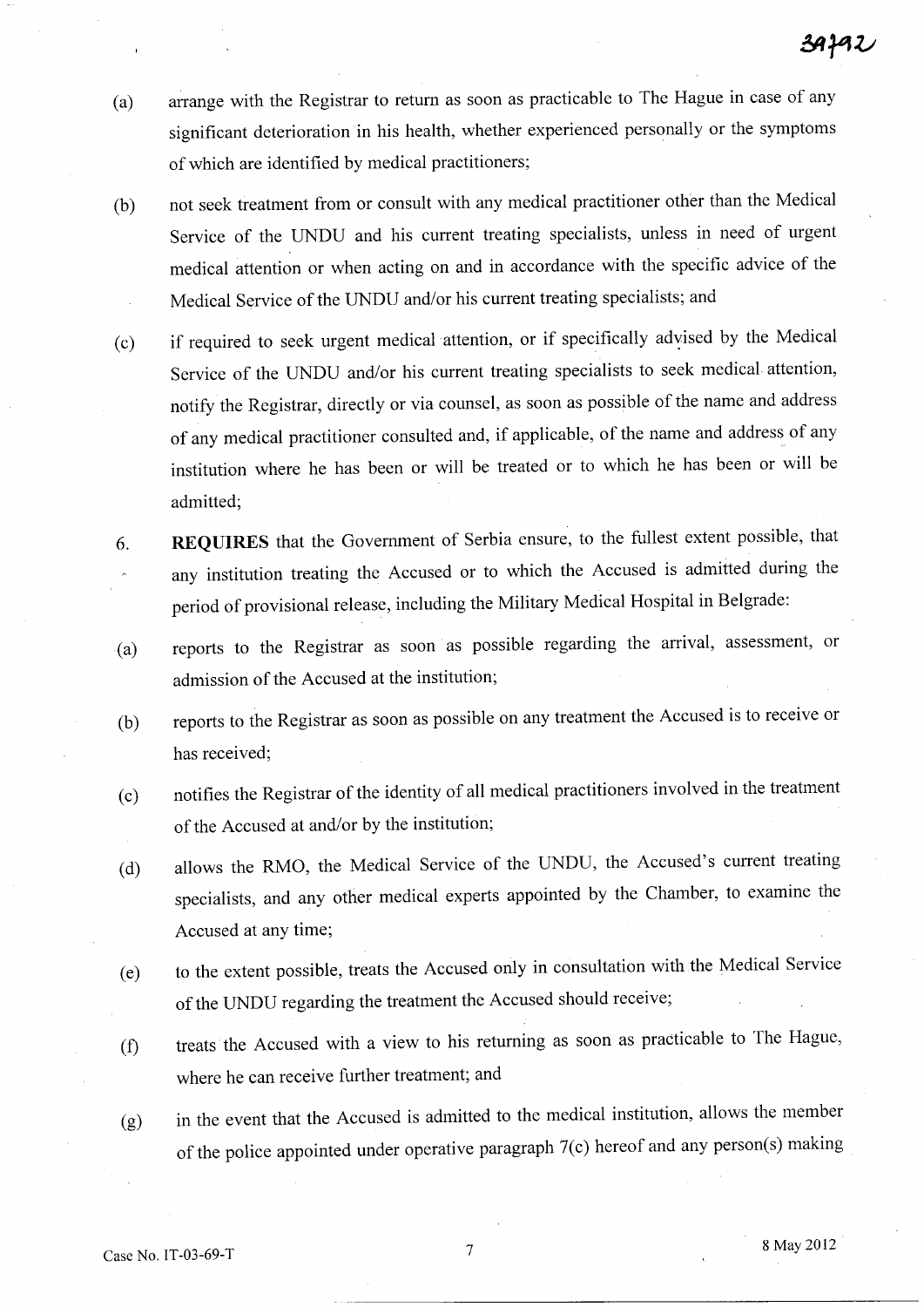an unannounced visit pursuant to operative paragraph 3(d)(iv) hereof to verify at any time that the Accused is present at the institution;

- 7. **REQUIRES** the Government of Serbia to assume responsibility as follows:
- (a) by designating officials of the Government of Serbia into whose custody the Accused shall be provisionally released and who shall accompany the Accused from Schiphol airport to Serbia .and to his place of residence, as well as upon his return, and notifying, as soon as practicable, the Chamber and the Registrar of the names of the Designated Officials;
- (b) by designating a local police station in Belgrade to which the Accused is to -report each day during the period of provisional release, and notifying, as soon as practicable, the Chamber and the Registrar of the name and location of this police station;
- (c) in the event that the Accused is admitted to a medical institution, by appointing a member of the police to verify at least daily that the Accused is present at that institution, and by notifying, as soon as practicable, the. Chamber and the Registrar of the name of this member of the police;
- (d) for the personal security and safety of the Accused while on provisional release;
- (e) for all expenses concerning transport of the Accused from Schiphol airport to Belgrade and back;
- (f) for all expenses concerning accommodation, medical treatment and security of the Accused while on provisional release;
- (g) by not issuing any new passports or other documents which would enable the Accused to travel;
- (h) by submitting a weekly written report to the Chamber as to the compliance of the Accused with the terms of this Order;
- (i) by arresting and detaining the Accused immediately should he breach any of the conditions of this Order; and
- (i) by reporting immediately to the Chamber any breach of the conditions set out above;
- 8. **INSTRUCTS** the Registrar to:
- (a) consult with the Ministry of Justice of the Netherlands as to the practical arrangements for the release of the Accused;